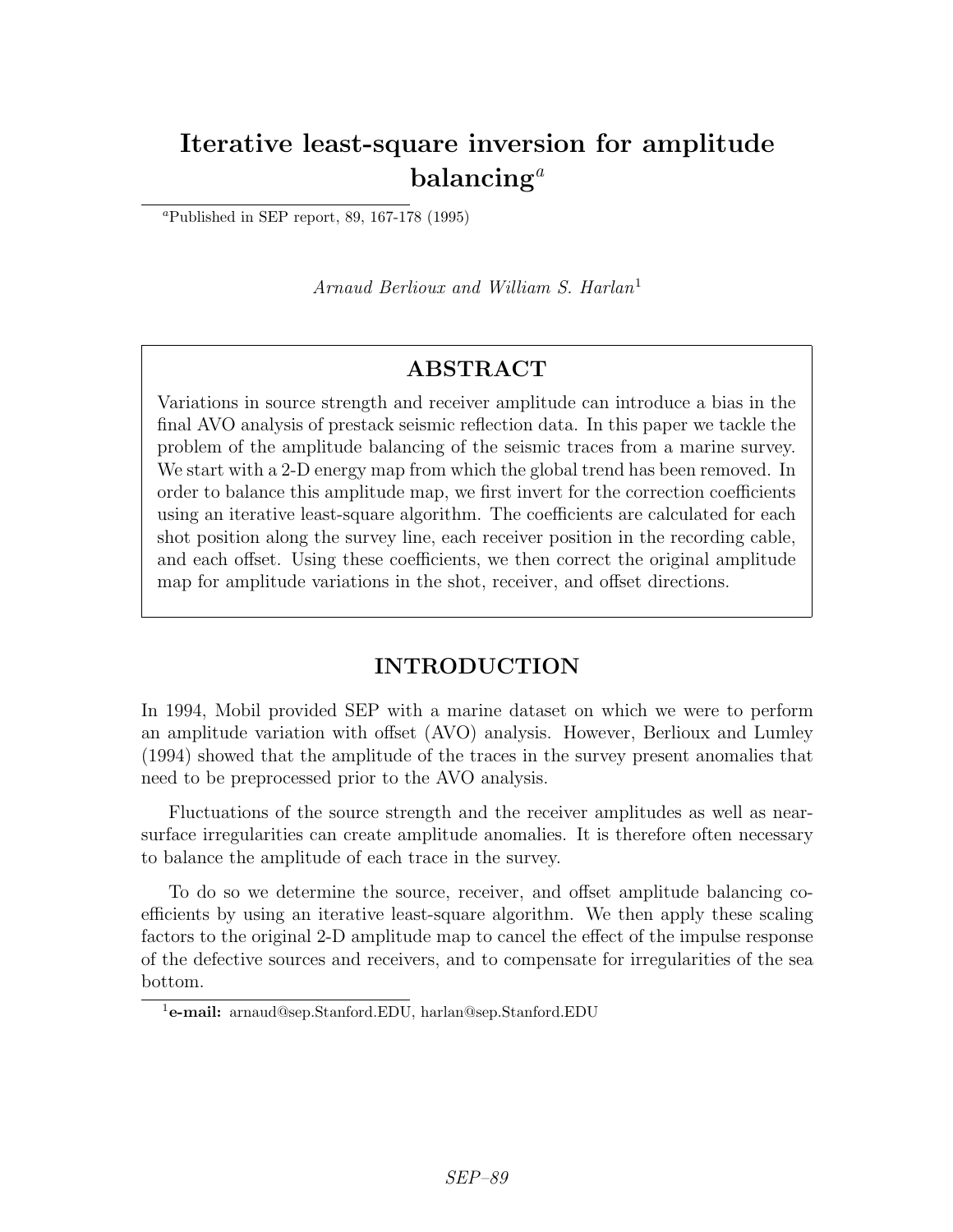# THE PROBLEM OF VARIATIONS OF AMPLITUDE DURING A SURVEY

In a seismic survey, the amplitude recorded at each receiver for each shot depends on the geology of the earth, and on the seismic source and receiver impulse responses. Geophysicists and geologists are interested in the variations of the impulse response of the earth. The impulse responses of the receivers and the source may vary, causing anomalous fluctuations of the amplitude recorded during the experiment. It is therefore necessary to correct for such fluctuations, when observed, in order to restore the earth component, which is the valuable information.

Figure 1 shows an amplitude plot in source and offset coordinates for a 2-D seismic survey provided by Mobil in 1994. For each shot and each offset position (i.e., for each trace of the survey) the value of the amplitude has been calculated by taking the root mean square of the trace amplitudes along the time axis. The global trend (low-frequency component of the earth) of the amplitude surface has been estimated by least-square fitting, and removed from the original surface to leave a globally flat 2-D amplitude map (Berlioux and Lumley, 1994).



Figure 1: 2-D amplitude plot after removal of the global trend and normalization by the root-mean-square value.

Figure 1 shows the result after normalization by the root-mean-square value of the amplitude. In this figure the horizontal stripes correspond to offsets where the hydrophone had an impulse response that was weaker (darker stripe) or stronger (brighter stripe) than the average response of the other receivers. Likewise, the vertical stripes indicate where the source had an impulse response that varied from the average. Less obvious, though noticeable, are two other categories of stripes dipping to the left. One is quite visible at the bottom of the plot around the offset -0.5 km, dipping at approximately 10 degrees. An example of the second type of stripe, which dips 20 degrees to the left, is visible at the source position 16 km. Based on the amplitude plot in Figure 1, we have built a model of offset-, source-, midpoint-, and receiver-consistent stripes (Figure 2). Comparing both figures we can identify the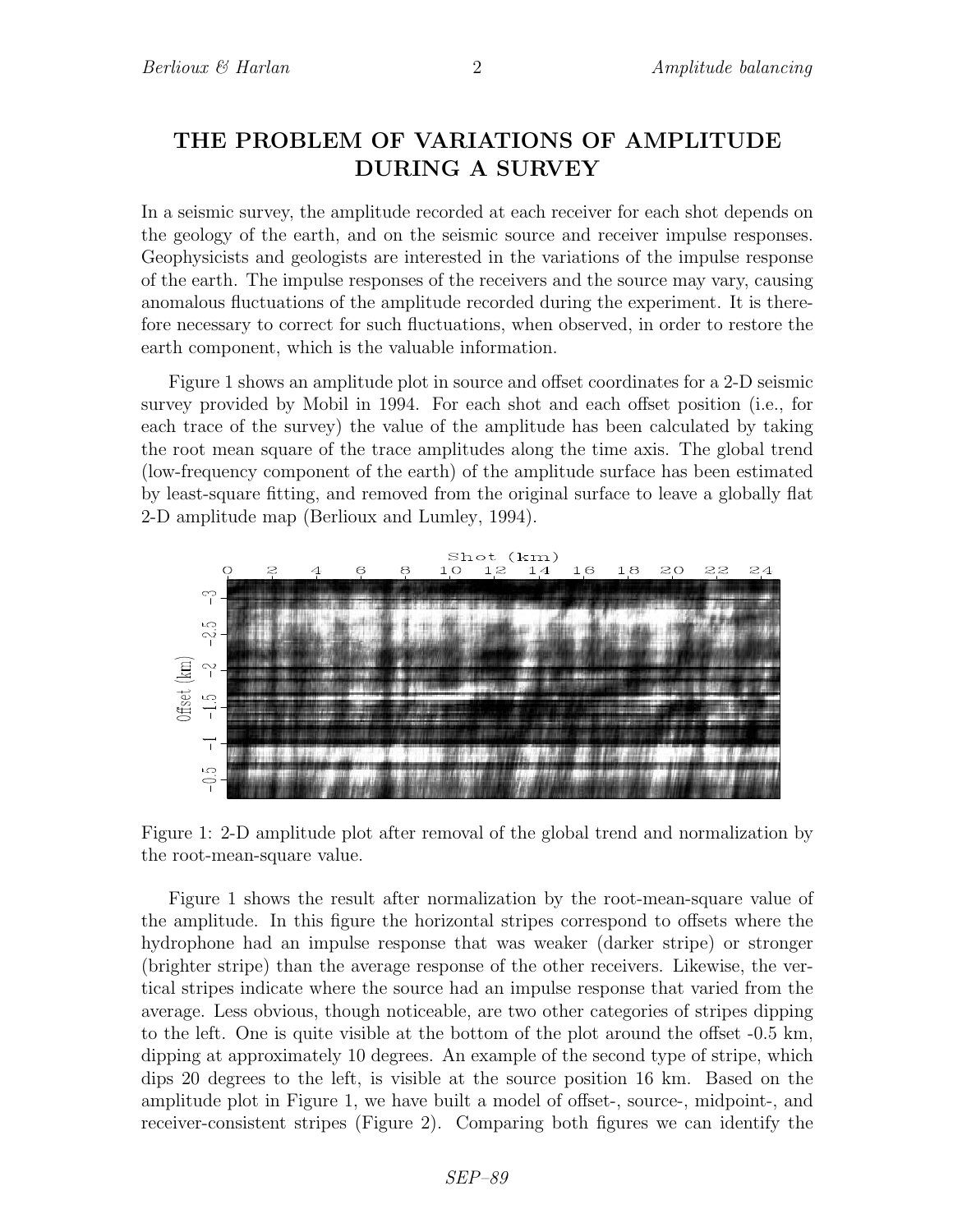first category of dipping stripes as being midpoint-consistent, whereas the less steep stripes are receiver-consistent. The stripes in the receiver directions are broader than the others and therefore not as visible in the source and receiver coordinate system (Figure 3). The stripes in the offset direction follow the descending diagonal in the transformed coordinate system.



Figure 2: Model of offset-, source-, midpoint-, and receiver-consistent stripes, based on the 2-D amplitude plot in Figure 1. The solid dipping lines correspond to the receiver-consistent stripes, and the dotted lines represent the midpoint-consistent stripes.

Berlioux and Lumley (1994) and Lumley et al. (1995) proposed a method to estimate the source and offset correction coefficients in order to balance the amplitude of each trace in the survey. This method, based on a simple amplitude model, produces good results but does not take into account the receiver-consistent stripes still visible after correction. Because water has a substantially lower velocity than the underlying sediments, the waves travel nearly vertically in the water. The variations of the amplitude caused by the receiver can therefore be associated with near-surface anomalies or irregular sea-bottom topography that affects the receiver recording vertically above it. In the next section, we use a more complex amplitude model, which allows for these variations, and propose an iterative method to estimate the coefficients in order to later correct the amplitude map and balance each trace of the survey.

#### AN ITERATIVE LEAST-SQUARE INVERSION SCHEME

Our revised amplitude model is

$$
a_{s,h}^{total} = a_s a_h a_{y=s+h/2} a_{r=s+h} a_{earth}
$$
\n
$$
(1)
$$

where  $a_{earth}$  is the earth low-frequency component of the amplitude function; and  $a_s$ ,  $a_h, a_y$ , and  $a_r$  are the components of the amplitude caused by the source  $(s)$ , the full offset  $(h)$ , the midpoint  $(y)$ , and the receiver  $(r)$  variations, respectively.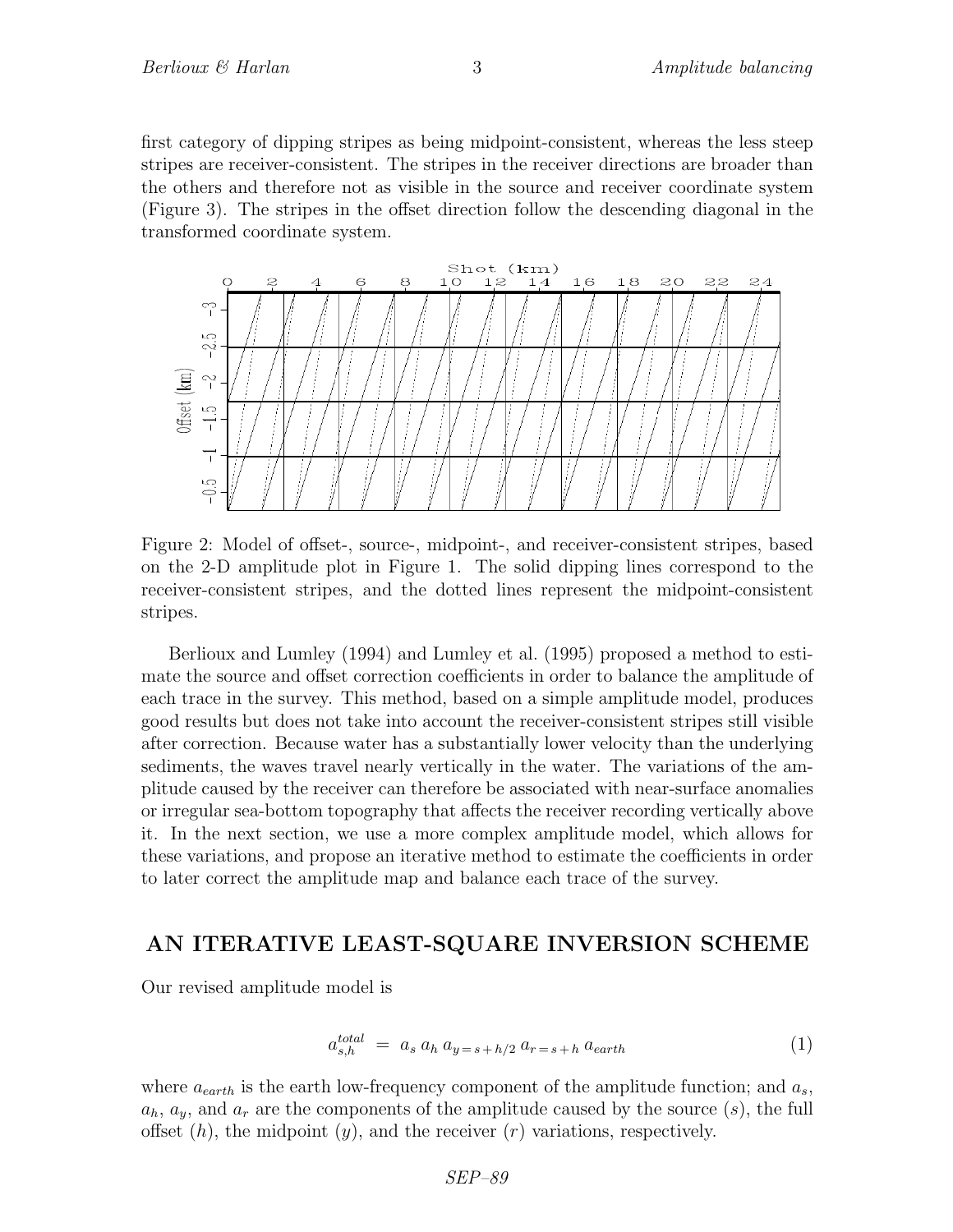

Figure 3: Portion of the amplitude map in Figure 1 displayed in the source and receiver space. The stripes along the descending diagonal follow the offset direction. Midpoint and receiver stripes are less visible in this coordinate system.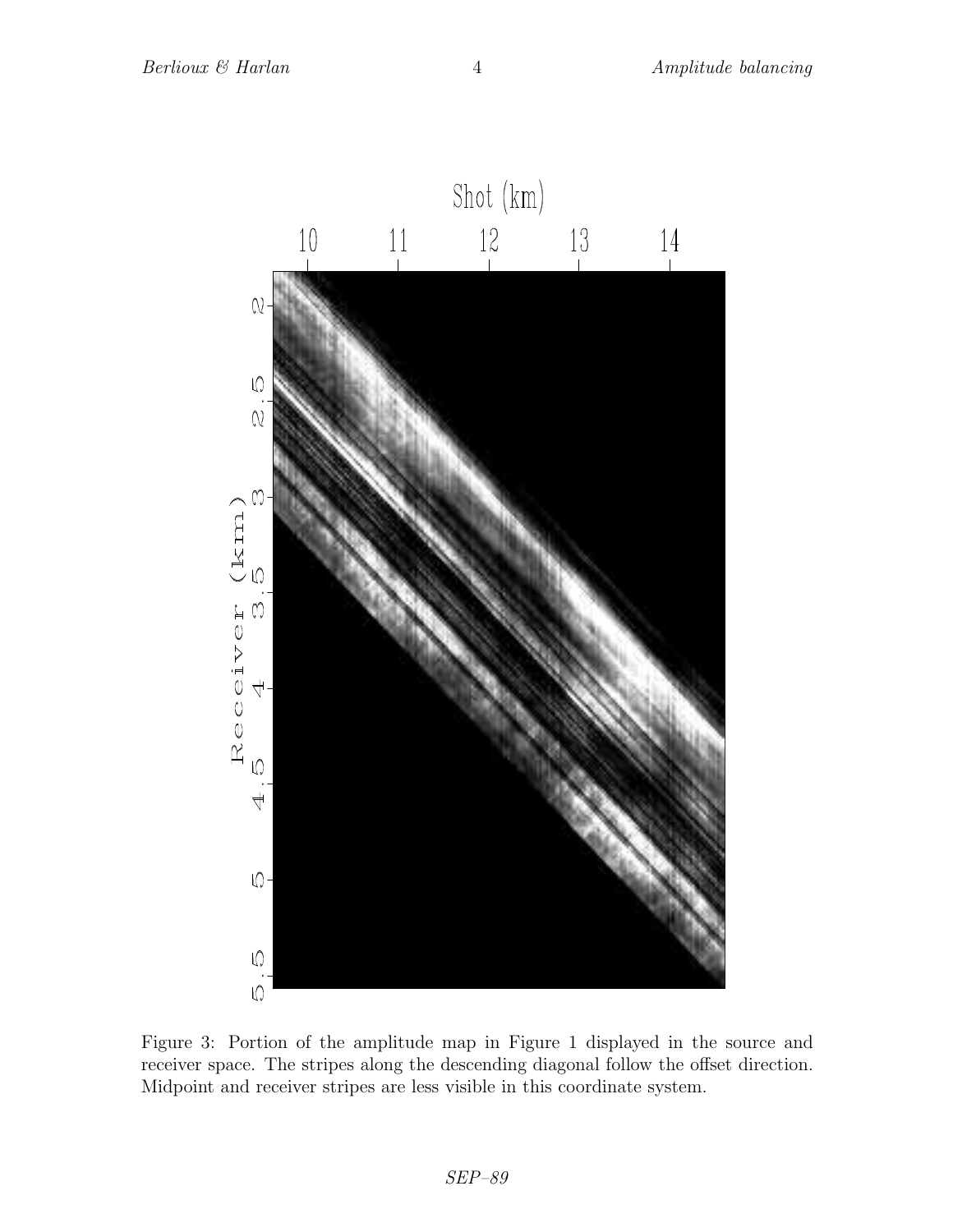We now need to invert for the amplitude correction coefficients in order to remove the stripes in Figure 1. To do so, we use the following quadratic objective function

$$
\varphi = \parallel d \ (s, h) - a_s a_h a_y a_r \parallel^2 \tag{2}
$$

where we assume that the data  $d$  can be modeled as the product of the source, offset, midpoint, and receiver. Normalization allows us to assume  $a_{earth} \approx 1$ .

To estimate the coefficients  $a_s$ ,  $a_h$ ,  $a_y$ , and  $a_r$  we choose the Gauss-Seidel algorithm which is an iterative least-square inversion scheme [see Stark  $(1970)$ ]. We also assume that the coefficients for which we are solving the objective function  $\varphi$  are independent. Therefore, we can get an estimation of one type of coefficient  $(a_s, a_h, a_y, \text{or } a_r)$  while keeping the value of the other fixed.

Under these assumptions, after minizing the objective function with respect to the source coefficients, we derive the following expression, giving the value of the coefficients at iteration  $k$  as a function of the other coefficients at the preceding iteration:

$$
a_s^{(k)} = \frac{\sum_h d a_h^{(k-1)} a_y^{(k-1)} a_r^{(k-1)}}{\sum_h \left[ a_h^{(k-1)} a_y^{(k-1)} a_r^{(k-1)} \right]^2}
$$
(3)

We obtain a similar expression for the other three coefficients, where each is expressed as a function of the data and all the other coefficients.

Figures 4, 5, 6, and 7 show the result of the inversion when the algorithm has converged, which required 10 iterations. Comparing the source and offset correction coefficient curves (Figures 4 and 5) with those obtained by Berlioux and Lumley (1994), we can see that the global shape of the curves is the same. The curves in Figures 4 through 7 show identical features: high-frequency variations of the coefficient value around a globally constant value.



Figure 4: Estimated source coefficients.

The next section shows how we use these estimated correction coefficients to cancel the stripes in the original 2-D amplitude map, and thus balance the traces in the survey.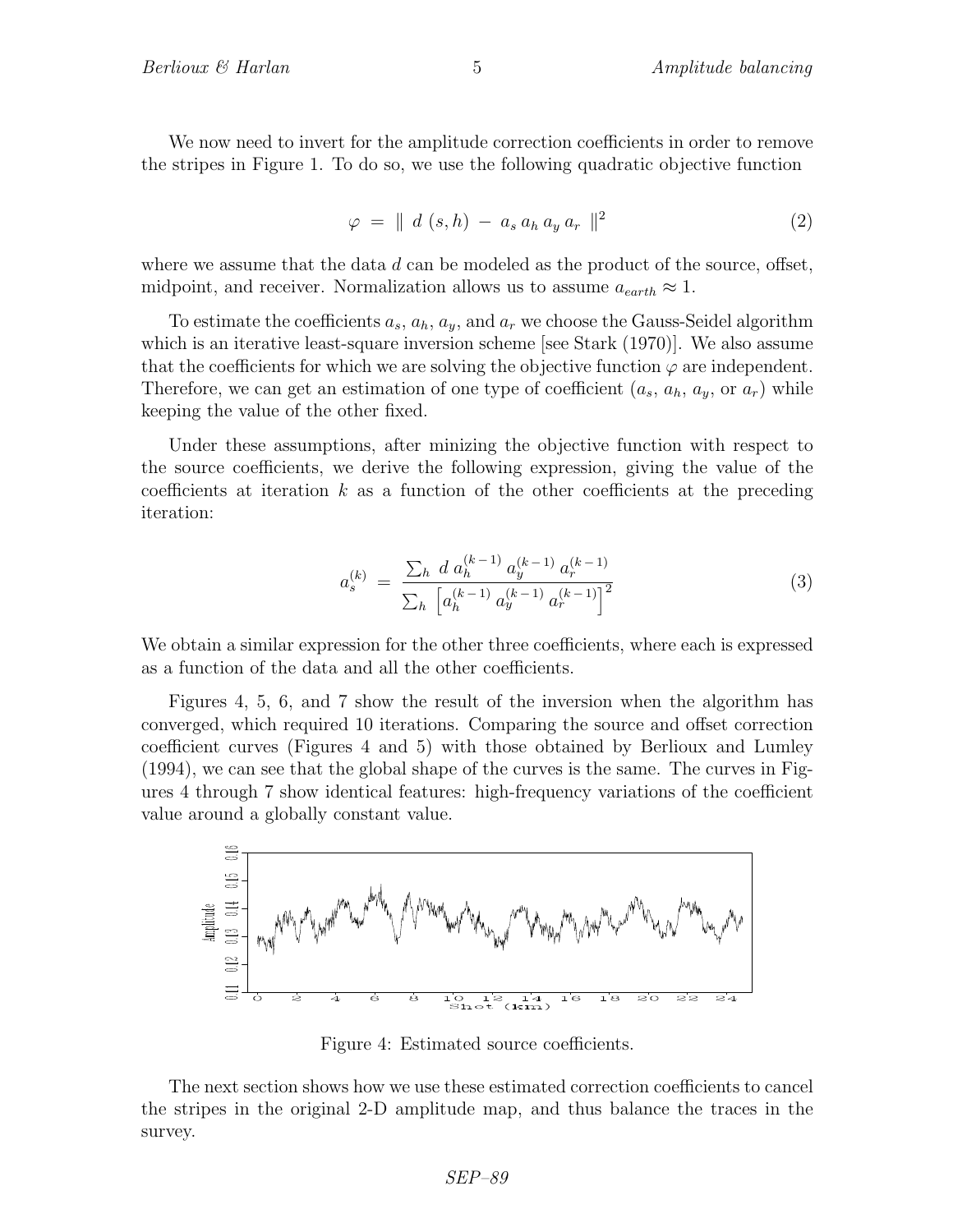

Figure 5: Estimated offset coefficients.



Figure 6: Estimated midpoint coefficients.



Figure 7: Estimated receiver coefficients.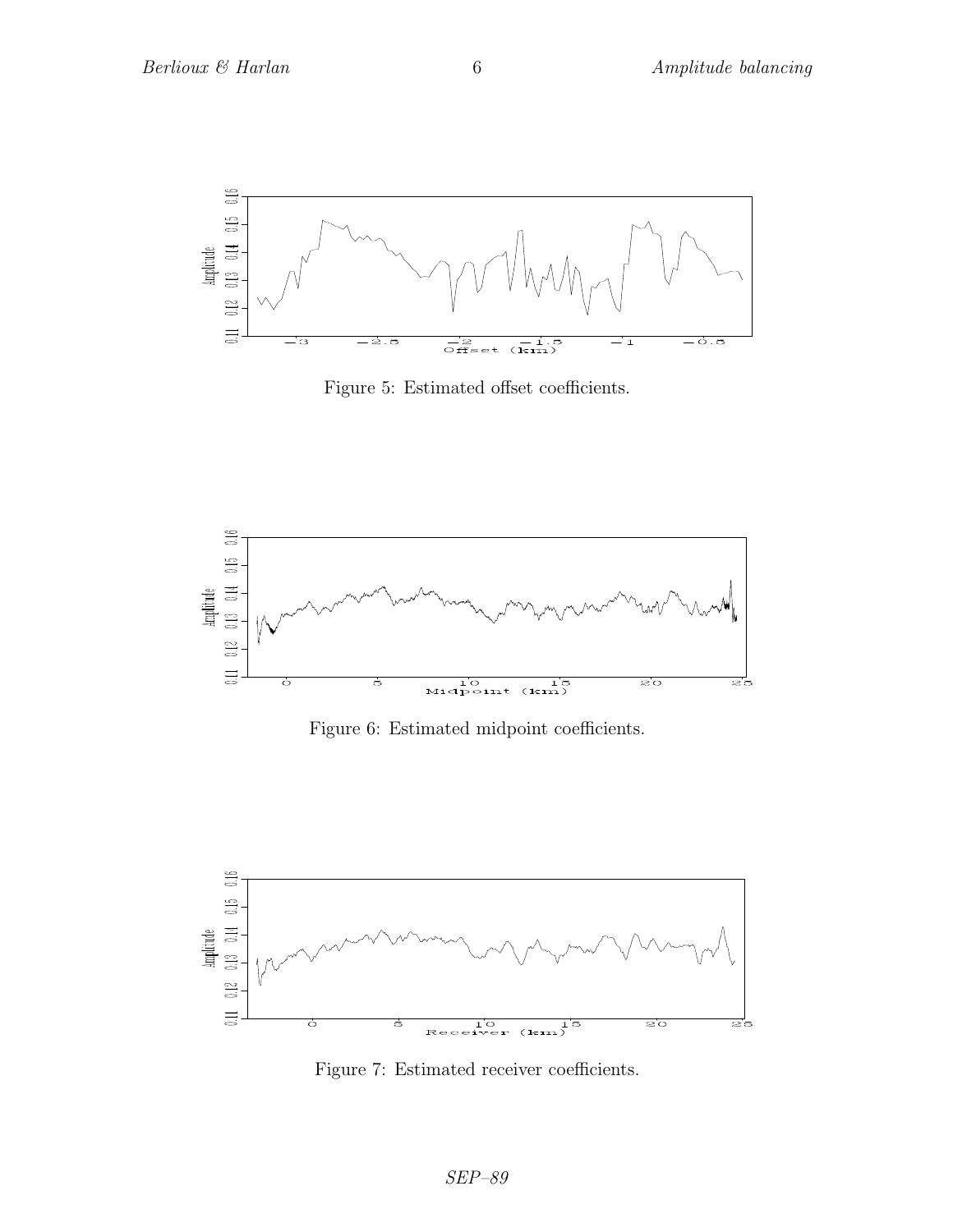### AMPLITUDE BALANCING

We use the coefficients calculated for the source, offset, and receiver directions to remove the stripes from the plot in Figure 1. Figure 8 shows the 2-D synthetic amplitude map modeled using the source and offset coefficient curves only. The similarity between the stripes in the amplitude plots in Figures 1 and 8 is quite strong.



Figure 8: Synthetic 2-D amplitude map modeled using the source and offset coefficients.

We divide the original 2-D amplitude function by the source and offset correction coefficients to obtain the amplitude map in Figure 9. In this plot most of the sourceand offset-related anomalous amplitude stripes seem to have disappeared, revealing the grey background (the earth impulse response and noise) and other stripes dipping to the left.



Figure 9: 2-D amplitude map corrected for variations in the source and offset directions using the coefficient curves in Figures 4 and 5.

Comparing Figure 9 and the modeled stripes in Figure 2, we can associate the now more apparent dipping stripes with the receiver- and midpoint-consistent stripes.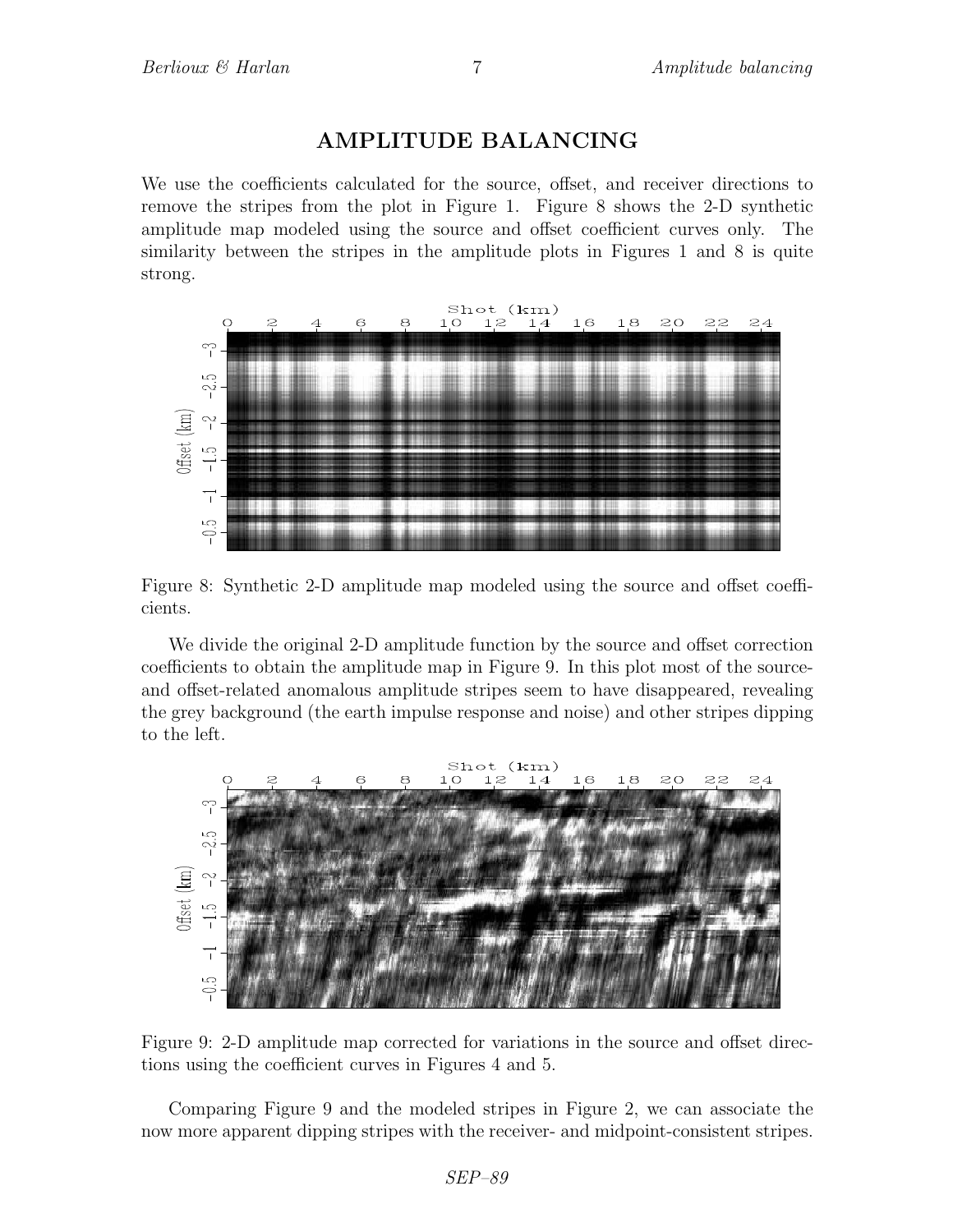In Figure 9, the fine stripes with a steep dip particularly visible at the bottom part of the plot can be regarded as midpoint-consistent, whereas the less steep stripes are receiver-related.

Figure 10 represents a portion of the amplitude map in Figure 9 in the source and receiver coordinate system. The plot shows a bright spot smeared along the offset direction (the descending diagonal). Two very broad darker stripes orthogonal to the receiver axis are visible around the receiver positions at 9.5 km and 12 km. In this coordinate system we can identify these two broad stripes as receiver-consistent. This observation is confirmed by Figure 7, in which the receiver correction coefficient curve shows two local minima at the corresponding receiver location. The same stripes are also noticeable in the center of the plot in Figure 9, though less obvious. They are also clearly visible in Figure 11, which is a synthetic amplitude map modeled from the receiver coefficients only.

Figure 12 shows the amplitude map corrected for variations in the source, offset, and receiver directions. It is the result of the division of the plot in Figure 9 by the estimated receiver coefficients in Figure 7. Figure 13 represents the portion of the corrected amplitude map in Figure 12 in the source and receiver coordinate system. After the correction has been applied, the broad horizontal stripes around the receiver positions at 9.5 km and 12 km have disappeared.

Although midpoint-consistent factors are not used to correct the data amplitudes, we invert for the factors simultaneously to separate the different components more fully. The resulting amplitude map, corrected for anomalous variations in the source, offset, and receiver directions, shows the contribution of the earth and midpoint components to the amplitude of the recorded traces. Some variations may still be present, but not dominant.

### CONCLUSIONS

Using a more complex amplitude model than that described by Berlioux and Lumley (1994), we have estimated the correction coefficients to balance the trace amplitudes of the Mobil AVO dataset. For this model, we have assumed that the coefficients we are inverting for are independent. We have corrected the original 2-D amplitude map with the source, offset, and receiver coefficients determined by an iterative leastsquare inversion scheme. This new method gives a more accurate result, taking into account variations of the amplitude caused by the receivers. The stripes in the source, offset, and receiver directions have been successfully removed to reveal the geological grey background of the amplitude plot. We believe the same algorithm can be used for other data sets that present a similar amplitude balancing problem.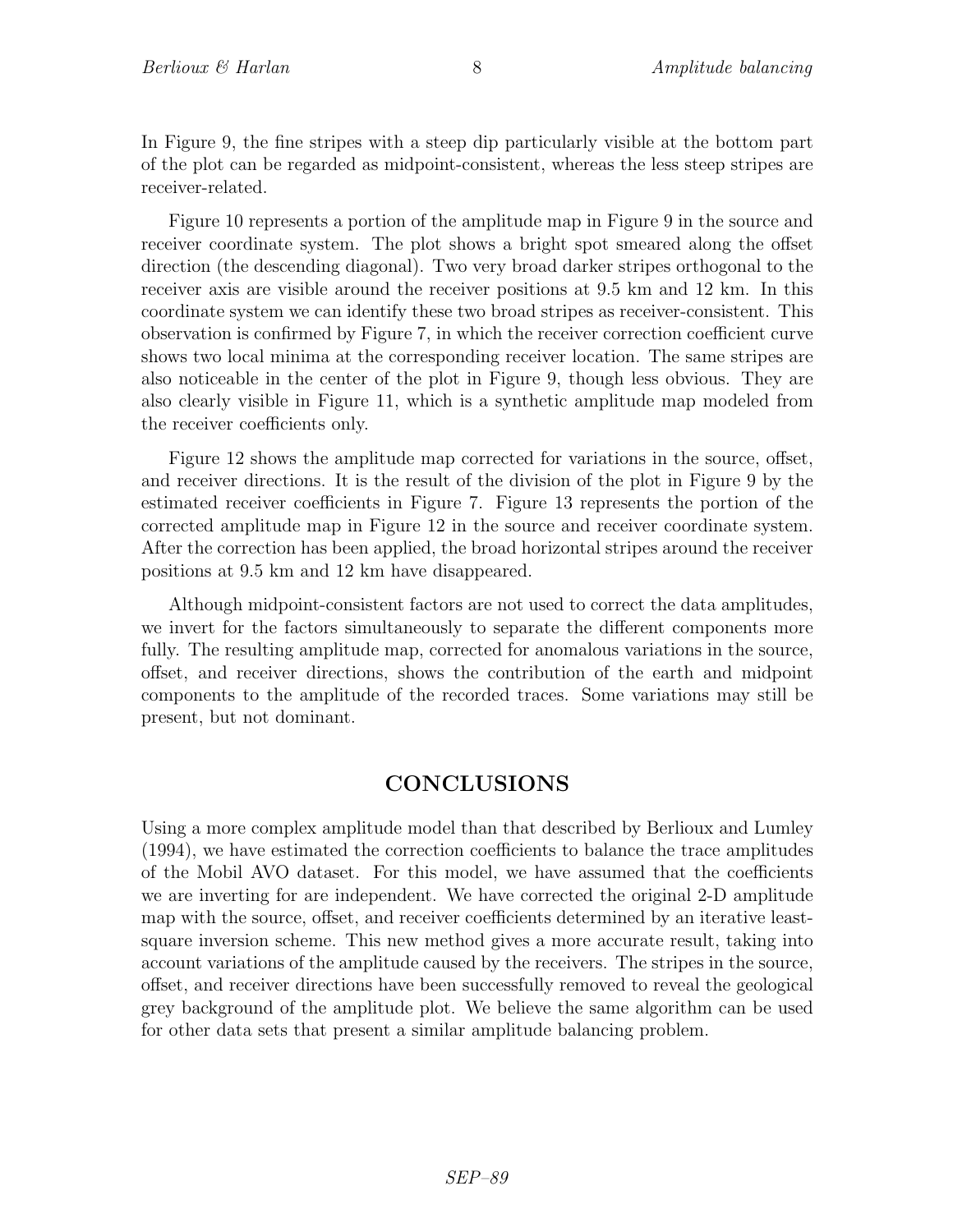

Figure 10: Portion of the amplitude map in Figure 9 displayed in the source and receiver space.

 $\it SEP-89$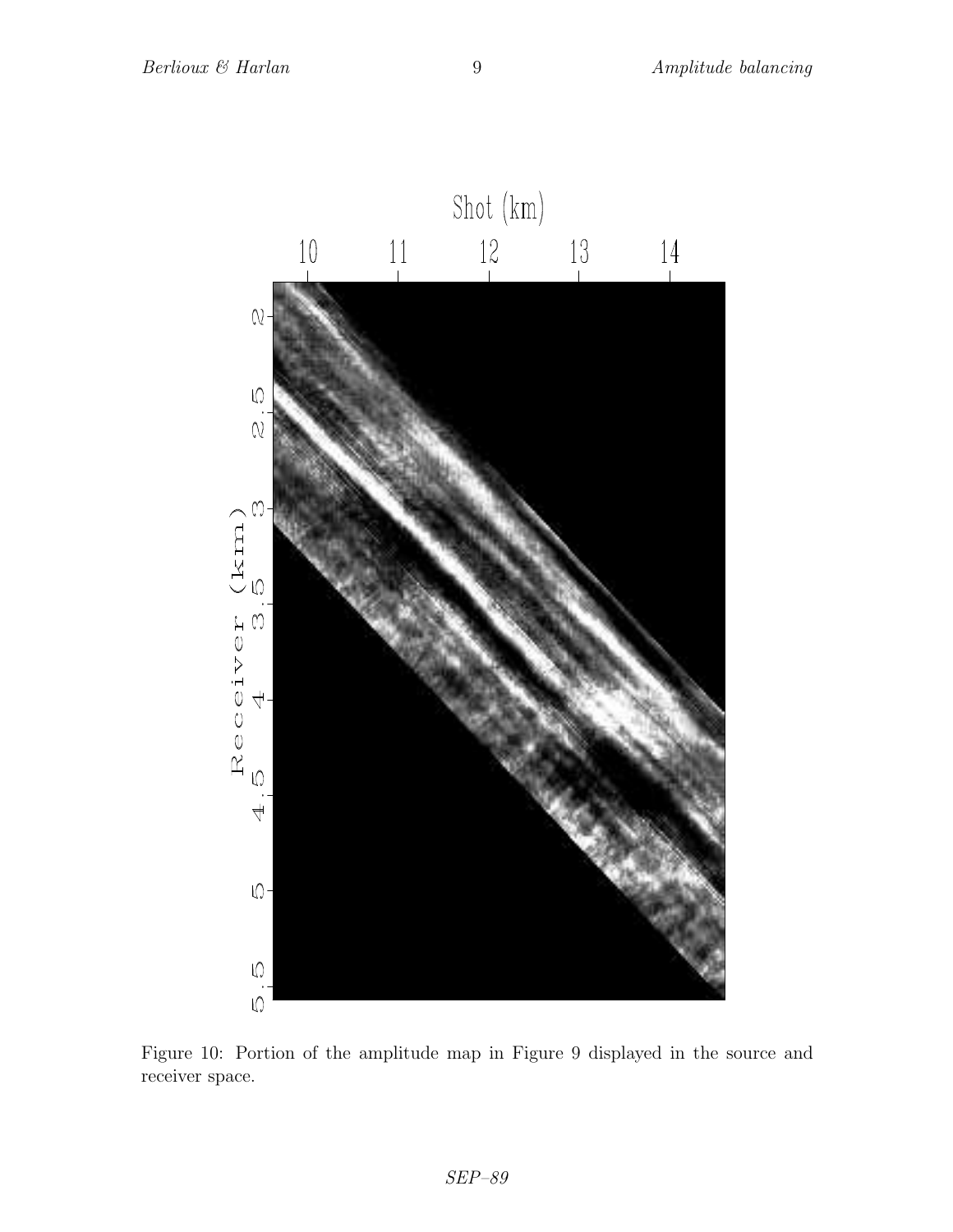

Figure 11: Synthetic 2-D amplitude map modeled using the receiver coefficients.



Figure 12: 2-D amplitude map corrected for variations in the source, offset, and receiver directions using the coefficient curves in Figures 4, 5, and 7.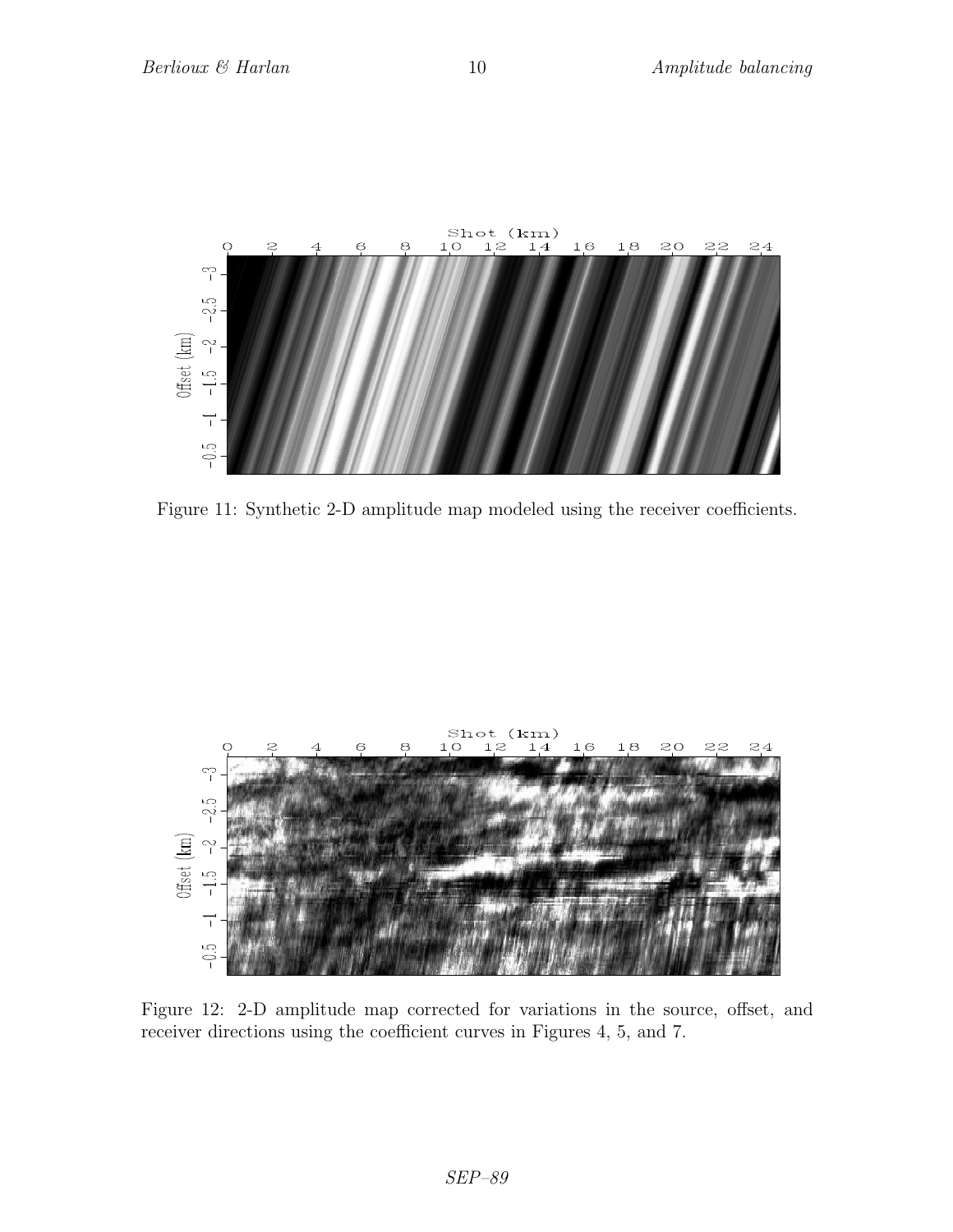

Figure 13: Portion of the corrected amplitude map in Figure 12 displayed in the source and receiver space.